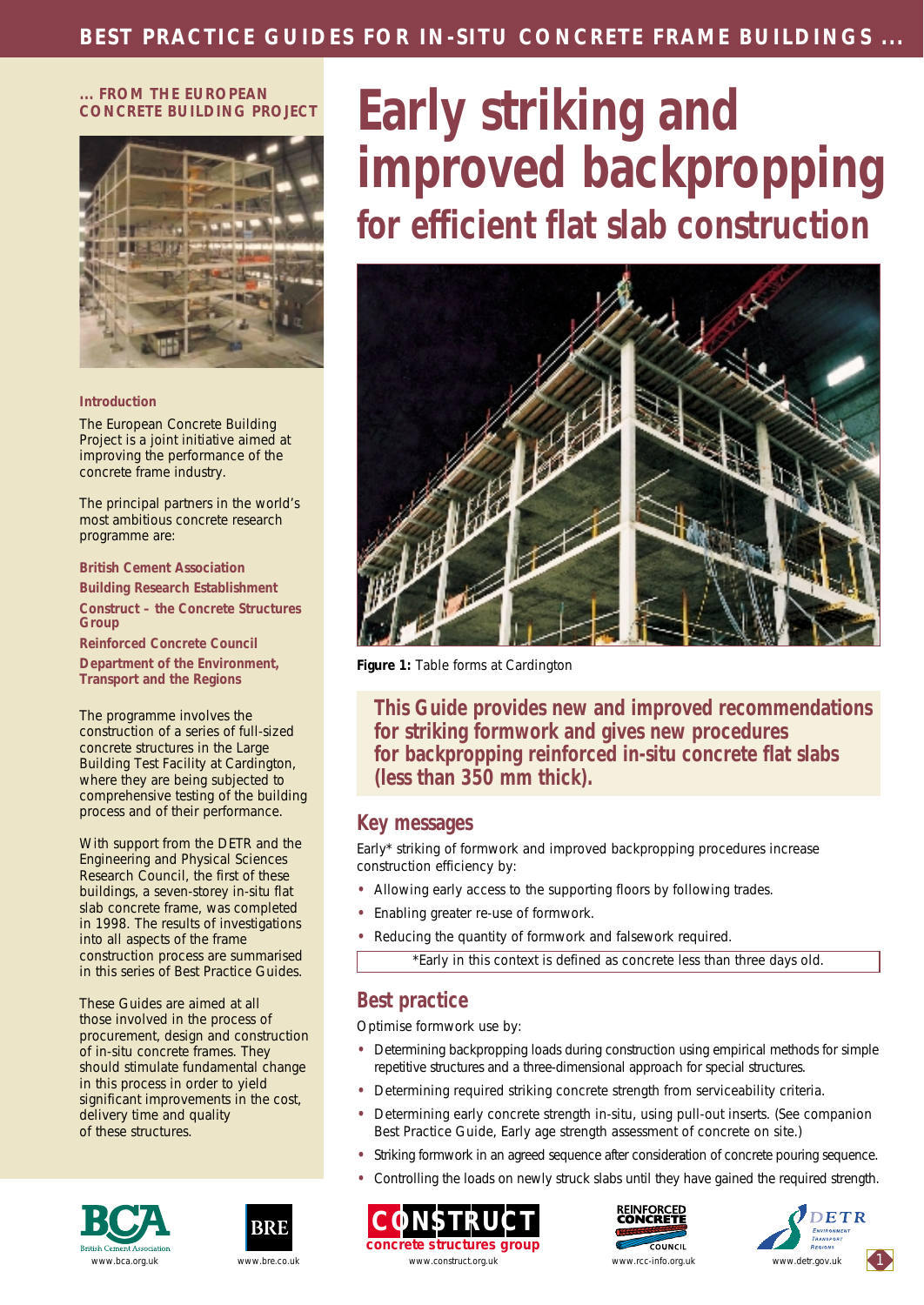# **Introduction**

The use, installation and striking of falsework and backpropping\* is a vitally important part of the safe and economic construction of in-situ concrete structures. In order to strike a slab, the concrete must be strong enough to avoid failure or undue cracking and deformation of the slab. Recent research during the construction of the European Concrete Building Project (ECBP) in-situ building at Cardington has led to a new understanding of the construction process. It is now possible to make savings in construction time and on temporary works equipment while maintaining site safety and the performance of the constructed flat slab frame. This Guide summarises the new recommendations for formwork striking and slab backpropping. For a detailed analysis and a worked example see *Guide to flat slab formwork and falsework* (Ref. 1).

\*Backpropping is defined as propping installed at levels below the slab supporting the falsework. It is done to distribute the load applied to the uppermost slab to suitable supports, such as lower slabs or foundations

# **Planning the striking sequence**

The striking of formwork and falsework from a slab needs careful consideration. The constructor is responsible for carrying out the striking process safely. It is the responsibility of the Temporary Works Co-ordinator (TWC) to manage the risks in early striking. This will include preparing detailed procedures and method statements, which should be approved by the safety officer and Permanent Works Designer (PWD).

The PWD's role is to provide design information so that the construction methods do not adversely affect the performance of the structure. All technical and managerial staff must be fully aware of the implications of the methods and procedures adopted. Flow charts for striking and backpropping procedures are given in Ref. 1.

## **Construction load considerations**

In multi-storey in-situ concrete construction, the critical loading condition for a slab is not necessarily when it is struck and becomes self-

## *Table 2: Sequence of striking flat slabs*

- Obtain approval to strike
- •Check the safety precautions
- •Strike according to guidance given below and as illustrated.
- ◊ Strike reinforced concrete slabs in two stages:
	- 1. Ease all the supports
	- 2. Starting at midspan, remove supports working towards columns and walls.
- ◊ Post-tensioned slabs will tend to lift off the formwork on tensioning, but use method for rc above.
- ◊ On large slab areas, comprising internal and edge panels, strike internal bays first, followed by edge and corner bays.
- ◊ Where soffit form is part of cantilever, start removal from tip and work towards wall, beam or columns.
- ◊ Post-tensioned cantilever slabs may have special striking requirements due to deflection of adjacent spans.







#### *Table 3: Load distribution by backpropping*

| Location               | Load  | No backprops       | One level of<br>backprops |                   | Two levels of<br>backprops |                   |
|------------------------|-------|--------------------|---------------------------|-------------------|----------------------------|-------------------|
|                        |       | On slab            | On slab                   | In props          | On slab                    | In props          |
| New slab being cast    | total | 100%               | 100%                      |                   | 100%                       |                   |
| Falsework/formwork     | Wp    | 100%               |                           | 100%              |                            | 100%              |
| On supporting slab (1) |       | 100% <sub>Wp</sub> | 70% <sub>Wp</sub>         |                   | 65% Mp                     |                   |
| In backprops           | Wb1   |                    |                           | 30% <sub>Wp</sub> |                            | 35% Mp            |
| On lower slab (2)      |       |                    | 30% <sub>Wp</sub>         |                   | 23% <sub>Wp</sub>          |                   |
| In backprops           | Wb2   |                    |                           |                   |                            | 12% <sub>Wp</sub> |
| On lower slab (3)      |       |                    |                           |                   | 12% <sub>Wp</sub>          |                   |

Notes

- 1. Assumes lower and supporting floors have been struck, have taken up their deflected shape and are carrying their self-weight
- 2. Floor loading from imposed loads and self-weight is not considered
- 3. The strength of particular slabs to carry applied loads will have to be considered separately
- 4. All floors are suspended floors
- 5. Figure 2 gives location of loads *w*p, *w*b1, and *w*b2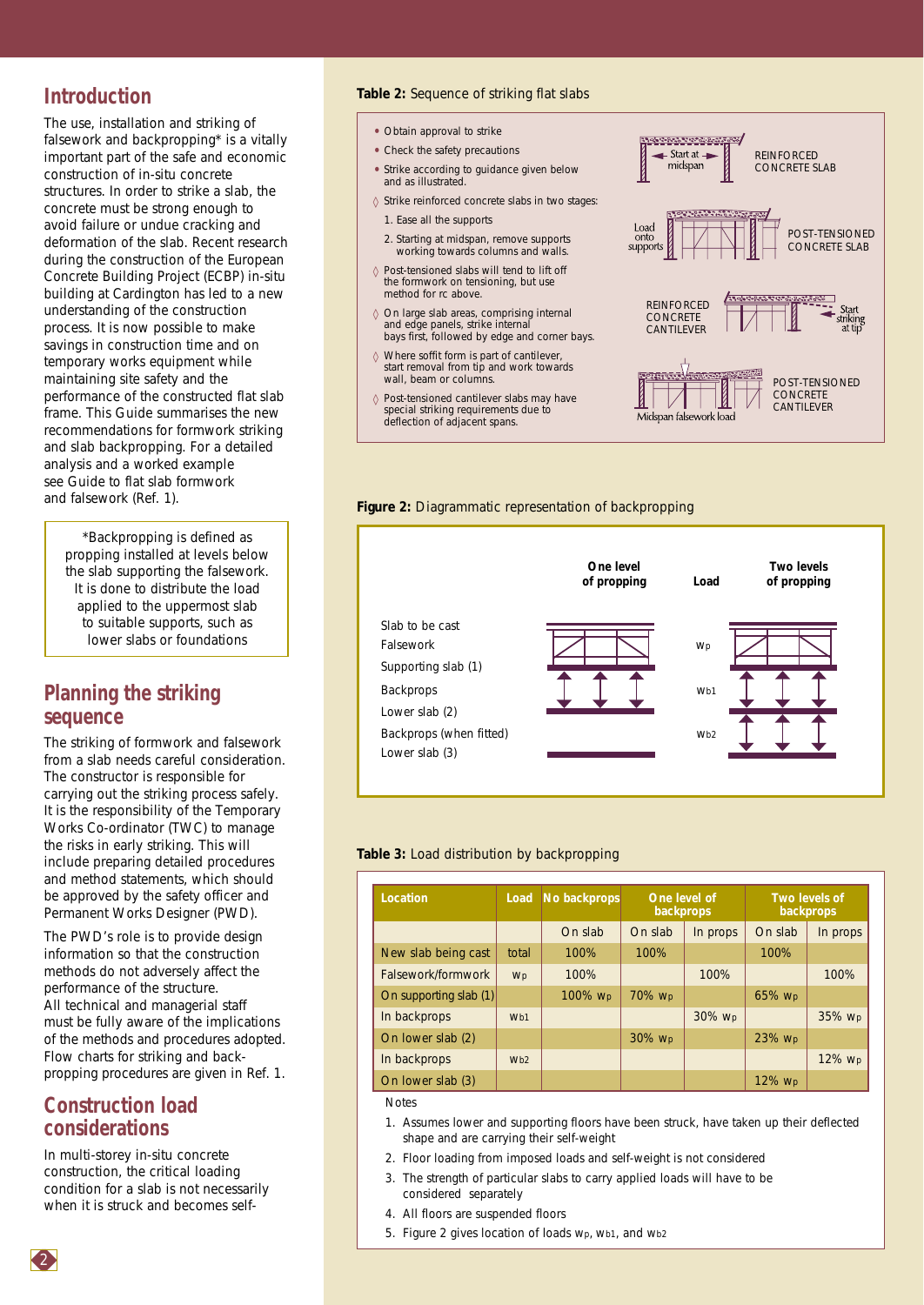supporting but often when it is called upon to support the weight of a freshly cast slab above.

### **Before concreting operations**

To cast the new slab, the supporting slab immediately below should have sufficient capacity to carry the loads imposed on it during construction. The loads on the supporting slab are:

- Self-weight of supporting slab (at 24 kN/m<sup>3</sup>).
- Any construction load on the supporting slab.
- Total construction load of the new slab, i.e.
	- ◊ weight of concrete in new slab plus
	- ◊ the self-weight of the temporary works plus
	- ◊ construction live load on new slab.

If the supporting slab has sufficient capacity to carry the loads imposed, backpropping **is not** required. If it **does not** then backpropping **is** required (see 'Design of backpropping' on page 3).

Before they are loaded, the concrete strength required in backpropped supporting slabs should be calculated using the determinations in Table 1. It should be noted that *w* will be much higher than for the new slab (see Table 3.) Determination 1 might be critical and this temporary condition might need to become a design load case agreed with the PWD.

*Table 1: Determination of strength required for early striking of flat slabs*



#### **Determination 1**

$$
\frac{w}{w_{ser}} \leq 1.0
$$

**Determination 2** 

$$
f_{\rm c} \geq f_{\rm cu} \left( \frac{w}{w_{\rm ser}} \right)^{1.67}
$$

where

| $W_{\text{ser}}$  | is the total unfactored design<br>service load, kN/m <sup>2</sup>                                            |
|-------------------|--------------------------------------------------------------------------------------------------------------|
| W                 | is the total unfactored<br>construction load on the slab<br>considered, kN/m <sup>2</sup>                    |
| $f_c$             | is the required characteristic<br>concrete strength to be able<br>to strike the flat slab, N/mm <sup>2</sup> |
| $f_{\text{crit}}$ | is the characteristic strength<br>of the concrete, N/mm <sup>2</sup>                                         |

## **Before striking**

The TWC will have assessed construction imposed loads when determining the required strength for striking but this must be checked, by site inspection, against actual loading. Consideration must be given to the timing of the loading of the struck slab, especially where flying or tableform systems are quickly moved onto it.

## **Determining the required concrete strength for striking**

The recommended method is based on serviceability considerations, as in practice these are critical. The basis of this determination is fully detailed in ECBP research report BR394 (Ref. 2)

The required strength of a concrete slab for striking depends on:

- Characteristic design service load.
- Construction load.
- Characteristic concrete design strength.
- Actual concrete characteristic strength at the time of striking.

The formula for calculating the required early striking strength is given by Determination 2 in Table 1. This gives the characteristic strength of concrete *f<sub>c</sub>* required for early striking. It is recommended that a minimum live construction load of 0.75 kN/m2 be used for the slab. This load should be added to the slab self-weight to calculate *w*. An alternative graphical method of obtaining  $f_c$  is given in Ref. 1.

## **Measurement of early age concrete strength**

For early striking, the in-situ strength of the concrete should be determined. The Best Practice Guide *Early age assessment of concrete on site* recommends the Lok test or similar as it tests the actual cast concrete. The area to be struck should be determined in advance and the location of the most critical concrete (usually the least mature) should be established and tested. The average result of four or more tests is used to estimate the existing characteristic strength ( $f_c$ ) in Determination 2 for the area to be struck.

# **Striking sequence**

The order of striking soffit formwork is important. For early striking, the sequence should follow the order in which the concrete was poured.

However, the nature of the structure may dictate the procedure adopted (see Table 2). The TWD, in cooperation with the PWD, should stipulate the method and procedure for the removal of the formwork.

## **After striking**

As the concrete gains strength with maturity and approaches design strength, the construction load can be increased. Early striking will allow maximum re-use of formwork and falsework, and clearance of the supporting floor and any lower levels of backpropping. The procedure should make allowance for loading regimes after early striking. It is good practice once a floor is struck to install backpropping beneath it at the earliest opportunity; this will then help distribution of subsequent loads.

# **Deflection of slabs subjected to early striking**

Deflection of concrete sections is closely linked to the extent of cracking and the degree to which the cracking capacity of the section is exceeded. Research at ECBP has shown that, provided the strength of the concrete at time of striking meets Determination 2 in Table 1, there is no significant effect on the total deflection.

Ongoing research on long-term (3000 days) deflection indicates that, compared with striking at 7 days, striking at 24 hours increases long-term deflection by 25% and, at 3 days, by 15%. ECBP slabs struck at 19 hours remain within design limits.

Traditionally, UK design codes have placed limits on the ratio of span to effective depth. These have led to an acceptable serviceability condition for most flat slab structures without necessarily addressing current needs for early-age loading. However, it can be generally assumed that early striking will not significantly affect total deflection This is considered further in Section 6.3 of Ref. 1.

# **Design of backpropping**

The requirement for backpropping and its installation is not strictly part of striking formwork. It has been included in this Guide as the recent research at Cardington (Ref. 2) has changed previous understanding and re-emphasised the importance of backpropping in efficient flat slab construction.